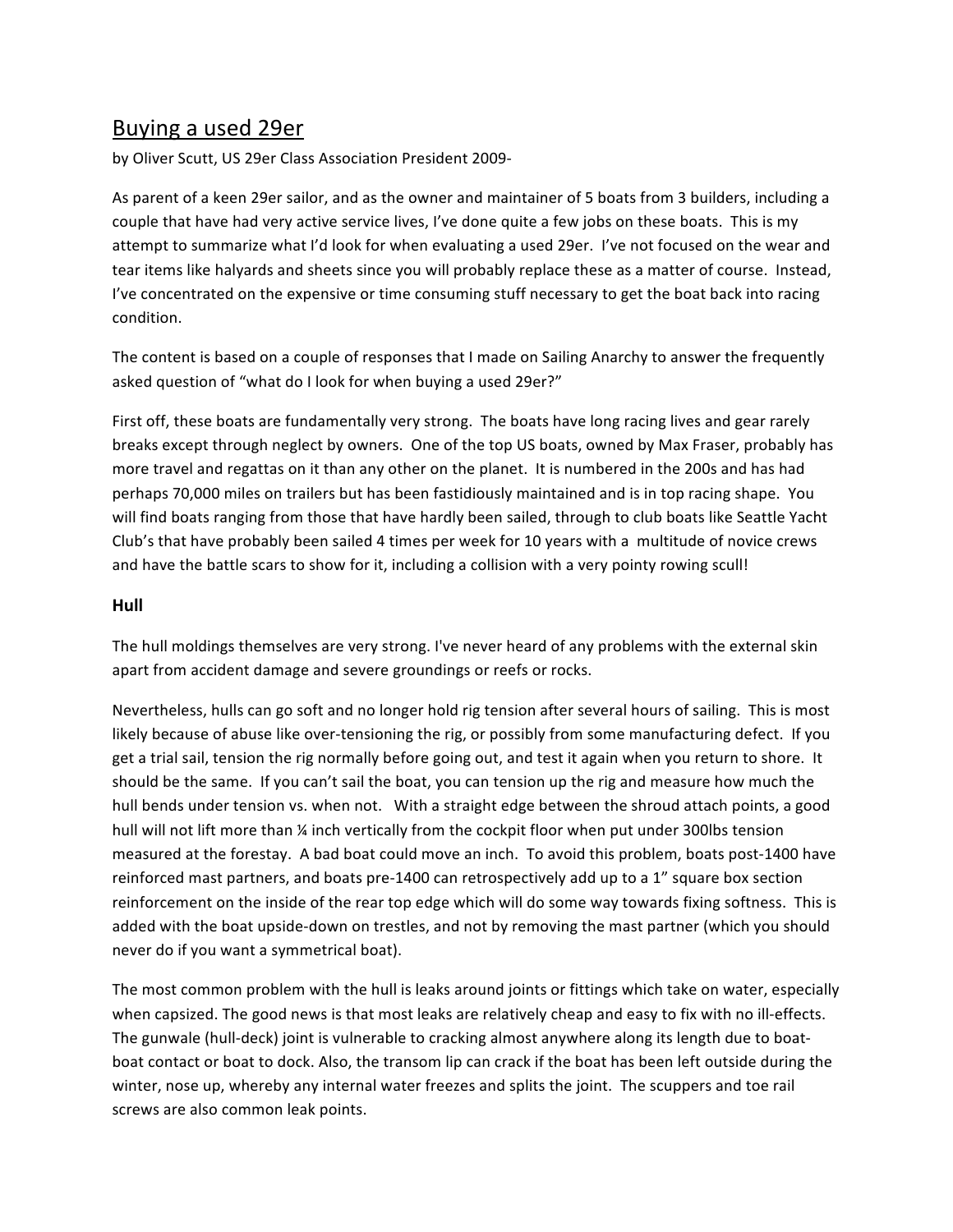To find the leaks, use a sponge with concentrated soapy water (washing up liquid/detergent) to wet all the joints while an assistant blows air into the transom plug y mouth via a tube. The leaks are pretty easy to find and will be blowing bubbles. Prior to doing this, tape up the vent hole underneath the Cunningham/gnav turning blocks below the base of the mast. To see if there are leaks anywhere in the centerboard casing, tape up the centerboard slot with brown parcel tape, both top and bottom, and put a pin prick into the tape on one side to see any leaks.

When blowing, do not use an air compressor, just find an appropriately sized piece of vinyl tube, duct tape around it and have an assistant blow into it with their mouth or you'll do major damage. Do this with the boat right side up, as well as upside down. As you work your way around the boat, check every fitting and screw for any looseness. While you are at it, make sure the air hole is working. If not, when you put a hot hull into cold water something will start to leak even if it didn't before.

Finding really hard leaks involves performing the above procedure with the hull under tension, i.e. with the mast up.

To fix hull-deck joint leaks, grind out any dubious material with a Dremel, make a dam around the area with masking tape, syringe in West Systems' G-Flex epoxy with colloidal silica to thicken it, and hold the resin in place with the masking tape till it dries.

You should also go over the inside side tanks/cockpit skin looking and tapping for soft areas or bubbles where the glass fiber skin is no longer supported or stuck to the foam behind. Such areas often have small gel coat hairline cracks as giveaways. The most notorious areas are where the crew sits and where any trailer or roof rack supports have crushed the hull. All areas should be firm. Bubbles can be literally 6" in diameter. A heavy crew crashing around will accelerate any such problems. Unlike gunwale repairs, skin repairs are harder to fix cosmetically as they are so visible, have texture and need to be color matched too. Fixing such repairs involves drying out the areas and injecting micro-balloon laden filler through the skin to fill the void. From my perspective, I'd negotiate much harder for a discount if the boat requires such repairs than for simple leaks.

Other critical areas to check on include (especially when contemplating an XX):

- Rudder mounts (especially the top one). If the top plate or any of its screws are loose, you'll need to remove the scuppers so that you can get at the underside and through bolt it properly. This is tricky involving threading whipping twine, bolts and small hands. While you are in there, you should make sure that the main sheet bridle attach points are sound as this is where the 29erXX rudder gantry is attached. Tip: Only use 3M 4000 (not 5200) to re-caulk the scuppers or you'll have a devil of a job ever opening it up again.
- Mast step Make sure the mast step is soundly attached, correctly positioned and aligned. There is a class tolerance on its position measured from the forestay position. Look for any stress lines radiating around the rear holes used for the mast bolt that will have weakened the fitting. This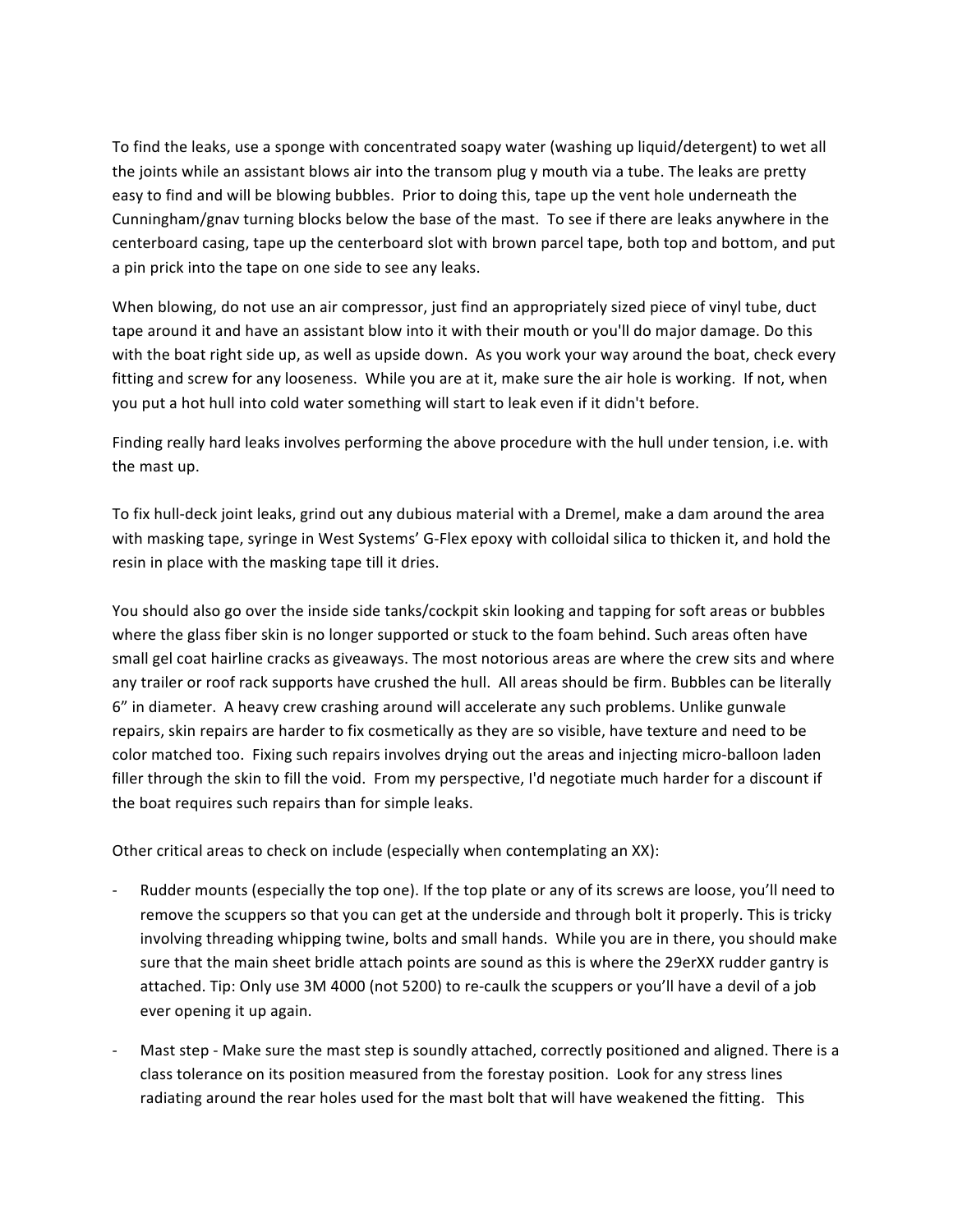happens if the mast was allowed to twist or fall sideways when being lowered. Many old boats have misaligned mast steps because screw heads protruded, and downward pressure from the mast heel caused fatigue and the heads broke off. For a quick repair, people leave the screw tips in position but are forced to re-position the mast step slightly to one side when remounting it. The proper repair involves drilling out, around and removing the old screws, careful filling with epoxy and reseating the mast step.

- Spinnaker pole attachment and touch points These areas of the hull wear due to continual movement, abrasion and stress. Make sure the eyes that hold the spinnaker pole down near the bow are solid. If not, the repair is fiddly to through bolt and the only access is through the bow plug.
- Ratchet blocks for the spinnaker, less so for the mainsheet, have finite lives, as do the small blocks on the gnav car
- Centerboard gasket condition. The carpet around the slot has a service life of perhaps 2-3 years. The bottom typically comes unglued when the centerboard is forced in when misaligned, hence pushing the carpet out or folding the edges. If you catch problems early enough, you can clean up and re-glue the carpet with waterproof contact adhesive.

### **Foils**

The foils are aluminum extrusions and can get dinged. The rudder is vulnerable at the waterline to dents if it touches the transom lip, hence best practice is to use a 'tiller preventer' to stop the tiller moving too far to one side. Under the class rules, you can \*locally\* fill and fair the foils to fix the ding.

Foils can also leak due to hitting rocks, will absorb water and hence become much heavier than normal. While it might be possible to dry out the core, and refill with urethane foam, I'm not sure they'd be quite as good as new ones. I've also yet to find a solvent that I dare use to dissolve the urethane foam, since it is not very accessible to mechanically gouge out.

### **Mast**

Problems in a heavily used 29er mast will manifest themselves as loose mast joints or perhaps a bent mast if it has been stuck in the bottom. Other symptoms of heavy use include loose heel plugs, topmast sheaves and spreader roots.

Fortunately, the mast is in three sections which are replaceable individually. Hold the bottom section and try to wiggle the mid-section. There should be barely any play. Similarly, hold the middle section and wiggle the top section. Again, it should be tight. If the joints are loose, you can stave off buying a new mast by packing the joints with thin aluminum from cut up coke cans.

Examine the mast for straightness by looking down the track. Masts can go soft, whereby the bottom section bows around the gnav attach point. While masts can be straightened, they will bend again in short order. To stiffen the lower mast temporarily, you can put a soft metal wedge, or a penny coin,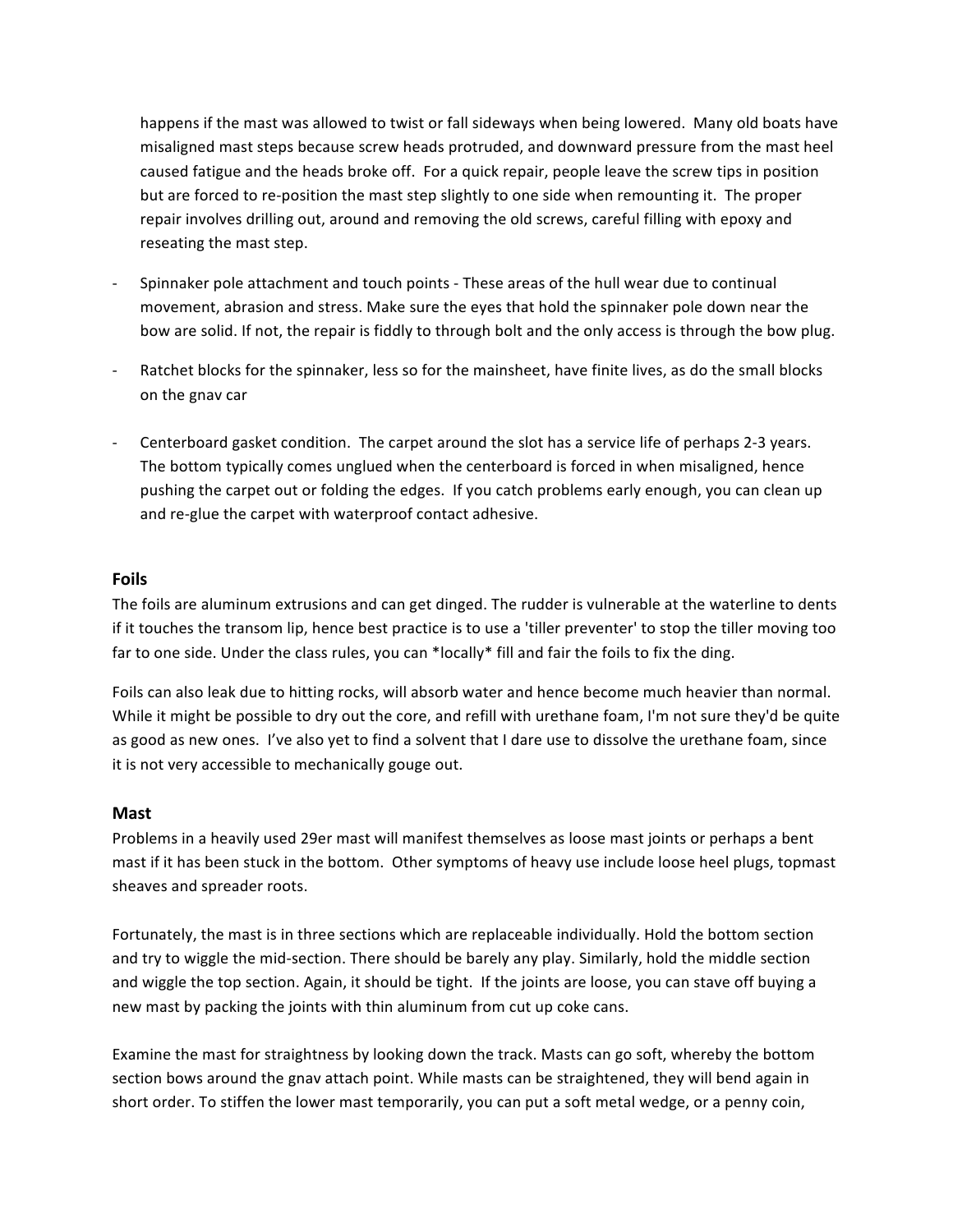under the forward edge of the mast heel to restore its shape somewhat when racing. Small broken sections in the top mast track are readily replaced with a new plastic section if required. Glue it in with Plexus MA425. If it is really bad, replace the entire track per the instructions on the US 29er class web site. http://www.29ernorth...o/masttrack.pdf

Look over the mast and boom carefully for corrosion due to inadequate washing down after sailing in salt water. Inspect all rivets looking for evidence of corrosion lifting or loosening the fitting. If you end up re-riveting the fittings, make sure you use bigger stainless rivets and re-seat in an anti-corrosion gel (Tef-Gel, Duralac, etc) to slow corrosion. Never use aluminium rivets in carbon fibre, only s/s. Another corrosion point is the hounds bolt that attaches the shrouds to the mast. The stainless bolt runs through an'aluminum tube and the corrosion that results can enlarge the holes on the mast sides.

Pay particular attention to the spinnaker halyard block on the topmast. If it breaks, or has broken, the spinnaker halyard will slice a line down the top mast section just like a zipper. If it has been repaired, you will find an extra carbon sleeve over it as a patch but the bend characteristics will never be the same. The class has just voted to adopt an internal sheave to eliminate this problem going forward. We are awaiting the exact positioning and fastening details.

Booms are rarely a source of problems. Look for damage from hitting the shrouds due to the lack of a mainsheet knot. Also check the rivets that hold the mainsheet blocks on.

Check the spinnaker pole for lengthwise cracks – novice crews have a habit of crashing onto them when capsizing. The inboard end can take a beating if it has been allowed to retract and hit the spinnaker halyard turning block under the mast due to the lack of a wedge to deflect it, or a knot to stop it retracting so far. The internal aluminum reinforcement at the inboard end can galvanically corrode surprisingly fast and may need removal, cleaning and reseating in Tuf-Gel.

### **Sails**

Beyond any obvious rips, tears and delamination, the main problems with sails concern batten pockets and broken jib battens. Jib battens break because novice crews right the boat with a jib full of water, and the batten breaks 4" from the luff. The sharp end then makes a hole in the material. The mains suffer wear around the inboard end of the batten pocket. If sails appear milky rather than clear, this is because of degradation in UV light. Do not store sails in the boat without a good cover.

Even if a boat has mediocre sails, this can be a blessing in disguise as it is always nice to have race and practice sets of sails. If you are a beginner then such a practice set will get you through the 100 capsizes before you merit a new set! At time of writing, jibs are ~USD500, spinnakers are ~USD 1000 and mains are USD100. Spinnakers generally wear out the fastest by stretching, but should last at least a season at the highest level of competition. Jibs can last two years and mains (USD1000) three if you have a practice set for general use.

Boat price depends on local conditions. The price is really the sum of hull value (USD 2500-4500 depending on condition), plus mast (500 - 1000), plus sails (0 if trashed -2500 if new), plus trailer, plus